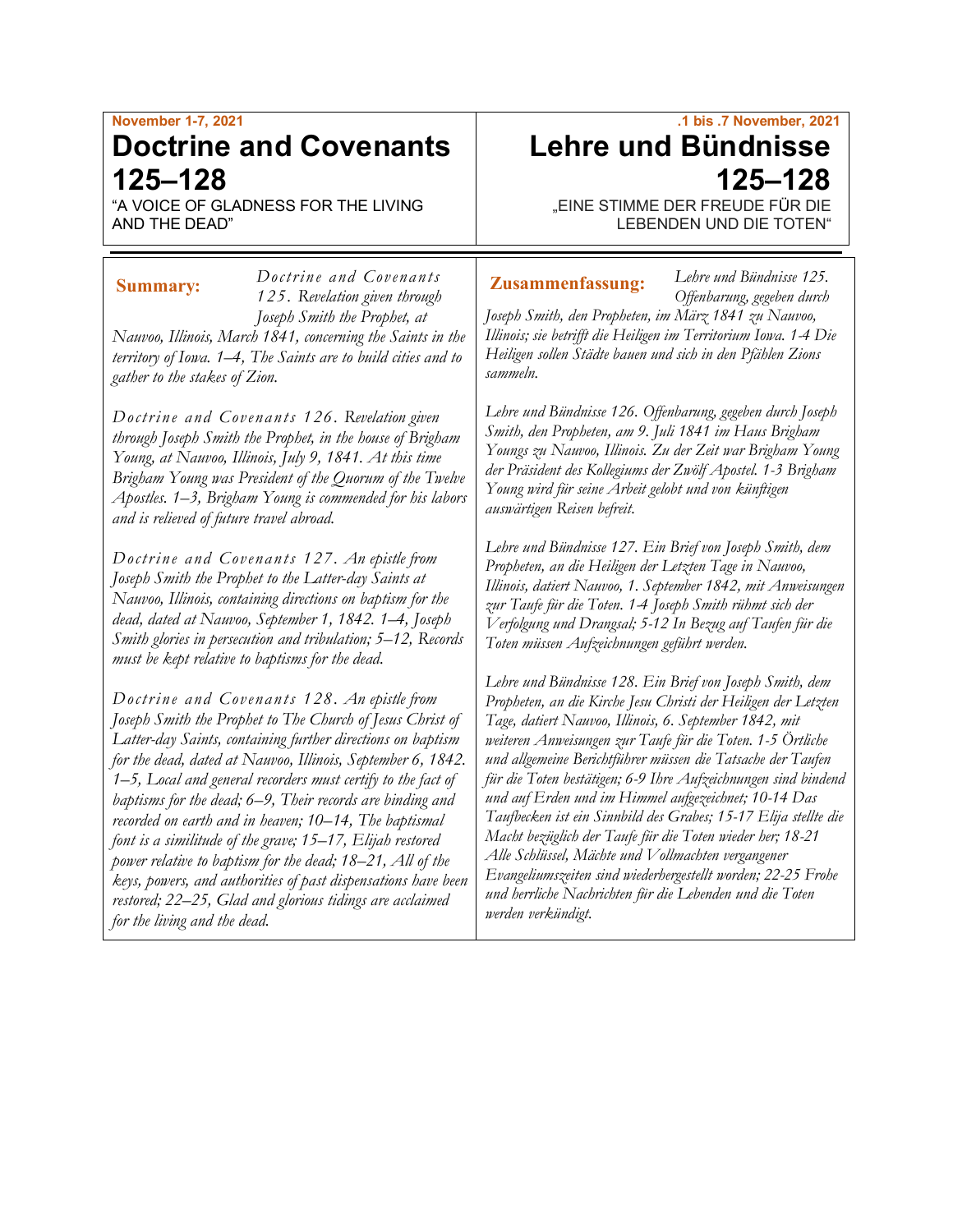## **Supplemental Jewish and Holy Land Insights**

# **How are Children of Israel known as record keepers?**

"Books and learning are so much a part of Jewish

tradition, that Jews are called 'the people of the Book.' Indeed, many of the violent acts of antisemitism throughout history were accompanied by the defacement and burning of books. The persecutors, knowing how much anguish this would cause, identified the book with the Jew. Today, all over the world, with books and paperback editions readily accessible, Jewish book collectors are common. Israel ranks second in the world in the number of books of all kinds bought per person.@ **(Encyclopedia Judaica Jr.)**

#### **How do scholars think writing developed on earth?**

"The land between the rivers' [Tigris and Euphrates], Mesopotamia, is the ancient name for the region today covered by Iraq, Iran and parts of Syria and Turkey. Western civilization (the establishment of written language, codified law, cities and trade) began in this region toward the end of the fourth millennium (i.e., four thousand years) B.C.E. when the Sumerians emerged as the dominant element in an intermingling of several migrant peoples. Sumer became the name of the land at the head of the Persian Gulf and Sumerian its language. To the Sumerians we owe the full development of writing, possibly the invention of bronze metallurgy . . ." "Writing had a profound effect on Judaism. The covenant between God and the Chosen People was transformed into a written text; the central religious object became the Ten Commandments, inscribed on stone; and later the Torah scroll was to be revered. The biblical society as a whole became 'book centered.' In contrast to many other societies, the Israelites did not limit the acquisition of the arts of reading and writing to the nobility-any tribesman, even a non-

# **Ergänzende Jüdische und Heilige Land Einsichte**

**Wie sind Kinder Israels als Rekordhalter bekannt?** "Bücher und Gelehrsamkeit sind so sehr Teil der jüdischen Tradition, dass

Juden "das Volk des Buches genannt werden." Tatsächlich wurden viele der gewalttätigen Akte des Antisemitismus im Laufe der Geschichte von der Verunstaltung und Verbrennung von Büchern begleitet. Die Verfolger, die wussten, wie viel Angst dies verursachen würde, identifizierten das Buch mit dem Juden. Heute sind jüdische Buchsammler auf der ganzen Welt mit leicht zugänglichen Büchern und Taschenbuchausgaben weit verbreitet. Israel steht weltweit an zweiter Stelle bei der Anzahl der pro Person gekauften Bücher aller Art." **(Enzklopädia Judaica Jr.)**

### **Wie denken Gelehrte, dass sich die Schrift auf der Erde entwickelt hat?**

"Das Land zwischen den Flüssen" [Tigris und Euphrat], Mesopotamien, ist der alte Name für die Region, die heute vom Irak, dem Iran und Teilen Syriens und der Türkei umfasst wird. Die westliche Zivilisation (die Etablierung der geschriebenen Sprache, des kodifizierten Rechts, der Städte und des Handels) begann in dieser Region gegen Ende des vierten Jahrtausends (d. h. viertausend Jahre) v. u. Z. als die Sumerer als dominierendes Element in einer Vermischung mehrerer Migrantenvölker auftauchten. Sumer wurde der Name des Landes an der Spitze des Persischen Golfs und Sumerisch seine Sprache. Den Sumerern verdanken wir die volle Entwicklung der Schrift, möglicherweise die Erfindung der Bronzemetallurgie. . . " "Die Schrift hatte eine tiefgreifende Wirkung auf das Judentum. Der Bund zwischen Gott und dem auserwählten Volk wurde in einen schriftlichen Text umgewandelt; das zentrale religiöse Objekt wurden die Zehn Gebote, in Stein eingraviert; und später sollte die Torarolle verehrt werden. Die biblische Gesellschaft als Ganzes wurde buchzentriert." Im Gegensatz zu vielen anderen Gesellschaften beschränkten die Israeliten den Erwerb der Künste des Lesens und Schreibens nicht auf den Adel, jeder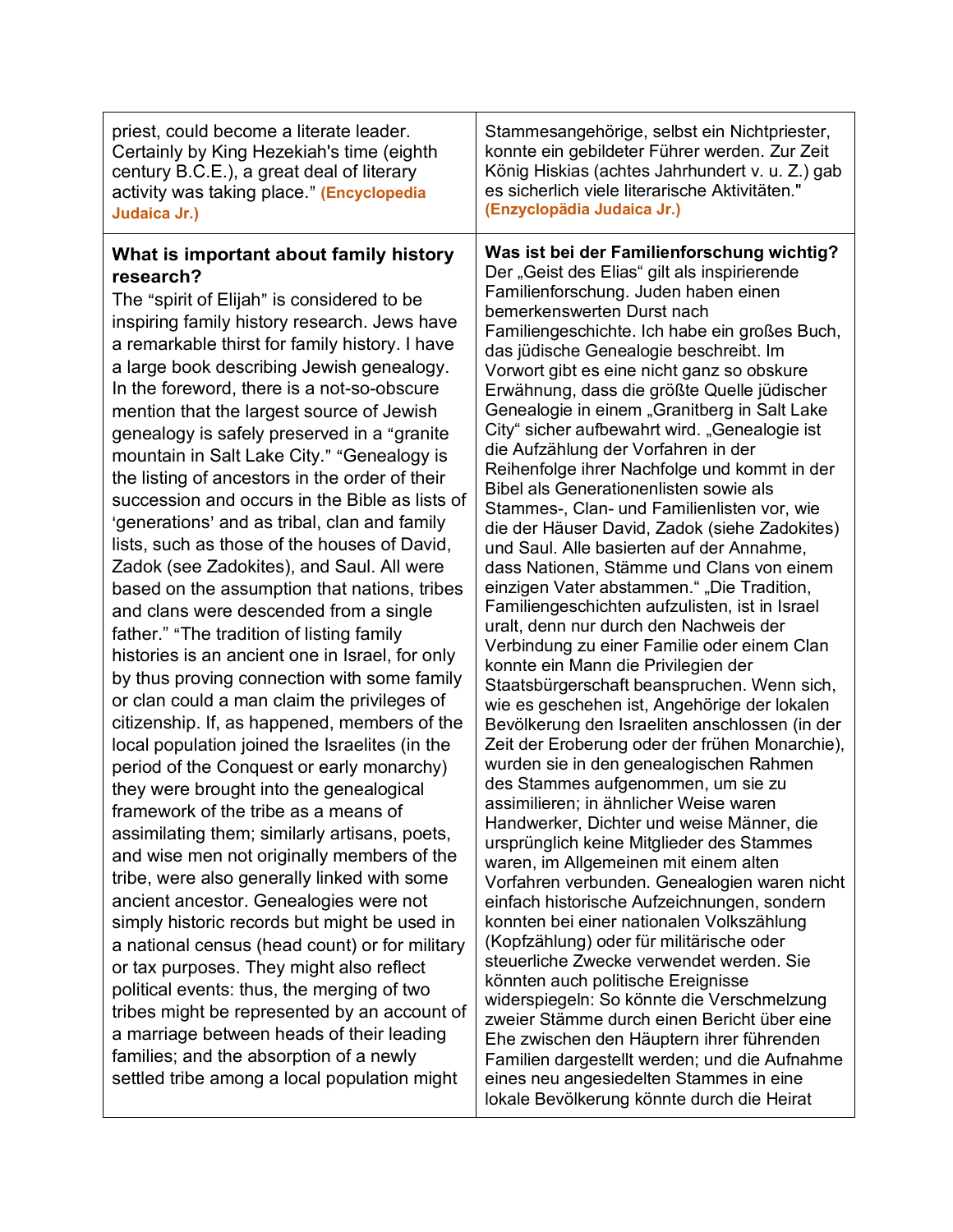| be described by the marriage of a tribal<br>leader to one of the native women."<br>(Encyclopedia Judaica Jr.)                                                                                                                                                                                                                                                                                                                                                                                                                                                                                                                                                                                                                                                                                                                                                                                                                                                                                                                                                                                                                                                                                                                                                                                                                                                                                                                                                                                                                                                                                                                                                           | eines Stammesführers mit einer der<br>einheimischen Frauen beschrieben werden."<br>(Enzyklopädia Judaica Jr.)                                                                                                                                                                                                                                                                                                                                                                                                                                                                                                                                                                                                                                                                                                                                                                                                                                                                                                                                                                                                                                                                                                                                                                                                                                                                                                                                                                                                                                                                                                                                                                                                                       |
|-------------------------------------------------------------------------------------------------------------------------------------------------------------------------------------------------------------------------------------------------------------------------------------------------------------------------------------------------------------------------------------------------------------------------------------------------------------------------------------------------------------------------------------------------------------------------------------------------------------------------------------------------------------------------------------------------------------------------------------------------------------------------------------------------------------------------------------------------------------------------------------------------------------------------------------------------------------------------------------------------------------------------------------------------------------------------------------------------------------------------------------------------------------------------------------------------------------------------------------------------------------------------------------------------------------------------------------------------------------------------------------------------------------------------------------------------------------------------------------------------------------------------------------------------------------------------------------------------------------------------------------------------------------------------|-------------------------------------------------------------------------------------------------------------------------------------------------------------------------------------------------------------------------------------------------------------------------------------------------------------------------------------------------------------------------------------------------------------------------------------------------------------------------------------------------------------------------------------------------------------------------------------------------------------------------------------------------------------------------------------------------------------------------------------------------------------------------------------------------------------------------------------------------------------------------------------------------------------------------------------------------------------------------------------------------------------------------------------------------------------------------------------------------------------------------------------------------------------------------------------------------------------------------------------------------------------------------------------------------------------------------------------------------------------------------------------------------------------------------------------------------------------------------------------------------------------------------------------------------------------------------------------------------------------------------------------------------------------------------------------------------------------------------------------|
| How were family histories preserved?<br>"Genealogies of individual families seem to<br>have been based on oral (spoken) tradition.<br>In the period of the return to Zion (fifth to<br>fourth century B.C.E.) it became especially<br>important to prove the lineage of the priests<br>and levites, for without such proof of priestly<br>descent, claimants could not qualify for<br>service in the Temple or the priestly<br>privileges. Other families were also keen to<br>have proof of descent in order to justify<br>claims to abandoned family property." "In the<br>period of the Second Temple purity of<br>descent was important chiefly for the<br>kohanim [priests] and for those Israelite<br>families who claimed the right of their<br>daughters to marry kohanim." "Since the<br>various offices in the Temple service passed<br>from father to son, the purity of those<br>families whose priestly roles were known by<br>long tradition was beyond question." "But<br>Judaism never claimed that wisdom was the<br>monopoly of prominent families ('A learned<br>bastard takes precedence over an<br>uneducated high priest'- Mishnah, Horayot<br>3:8). Indeed some sages were even said to<br>have been descended from evil gentiles who<br>repented their ways and became good Jews.<br>However, purity of blood did play a part in<br>the fight for political power between<br>prominent rival Jewish families. Thus, the<br>Hasmoneans, who had to defend<br>themselves against the contention that only<br>descendants of David could rule, in turn<br>questioned the purity of David's blood, in<br>view of his descent from Ruth the Moabite. | Wie wurden Familiengeschichten<br>aufbewahrt?<br>"Genealogien einzelner Familien scheinen auf<br>mündlicher (gesprochener) Überlieferung zu<br>beruhen. In der Zeit der Rückkehr nach Zion<br>(fünftes bis viertes Jahrhundert v. Chr.) wurde<br>es besonders wichtig, die Abstammung der<br>Priester und Leviten nachzuweisen, denn ohne<br>einen solchen Nachweis der priesterlichen<br>Abstammung konnten sich<br>Anspruchsberechtigte nicht für den Dienst im<br>Tempel oder die priesterlichen Privilegien<br>qualifizieren. Auch andere Familien legten Wert<br>auf einen Abstammungsnachweis, um<br>Ansprüche auf verlassenes Familieneigentum<br>zu rechtfertigen." "In der Zeit des Zweiten<br>Tempels war die Reinheit der Abstammung vor<br>allem für die kohanim [Priester] und für die<br>israelitischen Familien wichtig, die das Recht<br>ihrer Töchter beanspruchten, Kohanim zu<br>heiraten." Seit die verschiedenen Ämter im<br>Tempeldienst vom Vater auf den Sohn<br>übergegangen sind, stand die Reinheit der<br>Familien, deren priesterliche Funktion seit<br>langer Zeit bekannt war, außer Frage." Aber<br>das Judentum behauptete nie, dass Weisheit<br>das Monopol prominenter Familien sei. "Ein<br>gelehrter Bastard hat Vorrang vor einem<br>ungebildeten Hohepriester" Mischna, Horayot<br>3:8). Tatsächlich heißt es sogar, dass einige<br>Weise von bösen Heiden abstammen, die ihre<br>Wege bereuten und gute Juden wurden.<br>Allerdings spielte die Reinheit des Blutes eine<br>Rolle im Kampf um die politische Macht<br>zwischen prominenten rivalisierenden<br>jüdischen Familien. So stellten die Hasmonäer,<br>die sich gegen die Behauptung wehren<br>mussten, dass nur Nachkommen Davids |
| According to the third century Christian<br>historian Africanus, King Herod forged for                                                                                                                                                                                                                                                                                                                                                                                                                                                                                                                                                                                                                                                                                                                                                                                                                                                                                                                                                                                                                                                                                                                                                                                                                                                                                                                                                                                                                                                                                                                                                                                  | regieren könnten, die Reinheit von Davids Blut                                                                                                                                                                                                                                                                                                                                                                                                                                                                                                                                                                                                                                                                                                                                                                                                                                                                                                                                                                                                                                                                                                                                                                                                                                                                                                                                                                                                                                                                                                                                                                                                                                                                                      |
| himself a descent from David, having first                                                                                                                                                                                                                                                                                                                                                                                                                                                                                                                                                                                                                                                                                                                                                                                                                                                                                                                                                                                                                                                                                                                                                                                                                                                                                                                                                                                                                                                                                                                                                                                                                              | angesichts seiner Abstammung von Ruth der<br>Moabiterin in Frage. Laut dem christlichen                                                                                                                                                                                                                                                                                                                                                                                                                                                                                                                                                                                                                                                                                                                                                                                                                                                                                                                                                                                                                                                                                                                                                                                                                                                                                                                                                                                                                                                                                                                                                                                                                                             |
| destroyed the genealogical records in the                                                                                                                                                                                                                                                                                                                                                                                                                                                                                                                                                                                                                                                                                                                                                                                                                                                                                                                                                                                                                                                                                                                                                                                                                                                                                                                                                                                                                                                                                                                                                                                                                               | Historiker Africanus aus dem 3. Nach der                                                                                                                                                                                                                                                                                                                                                                                                                                                                                                                                                                                                                                                                                                                                                                                                                                                                                                                                                                                                                                                                                                                                                                                                                                                                                                                                                                                                                                                                                                                                                                                                                                                                                            |
| Temple." "After the destruction of the                                                                                                                                                                                                                                                                                                                                                                                                                                                                                                                                                                                                                                                                                                                                                                                                                                                                                                                                                                                                                                                                                                                                                                                                                                                                                                                                                                                                                                                                                                                                                                                                                                  | Zerstörung des Tempels im Jahr 70 u. Z.                                                                                                                                                                                                                                                                                                                                                                                                                                                                                                                                                                                                                                                                                                                                                                                                                                                                                                                                                                                                                                                                                                                                                                                                                                                                                                                                                                                                                                                                                                                                                                                                                                                                                             |
| Temple in 70 C.E. the kohanim clung to their                                                                                                                                                                                                                                                                                                                                                                                                                                                                                                                                                                                                                                                                                                                                                                                                                                                                                                                                                                                                                                                                                                                                                                                                                                                                                                                                                                                                                                                                                                                                                                                                                            | hielten die Kohanim an ihrer Abstammung als                                                                                                                                                                                                                                                                                                                                                                                                                                                                                                                                                                                                                                                                                                                                                                                                                                                                                                                                                                                                                                                                                                                                                                                                                                                                                                                                                                                                                                                                                                                                                                                                                                                                                         |
| lineage as the only remaining symbol of their                                                                                                                                                                                                                                                                                                                                                                                                                                                                                                                                                                                                                                                                                                                                                                                                                                                                                                                                                                                                                                                                                                                                                                                                                                                                                                                                                                                                                                                                                                                                                                                                                           | einziges Symbol ihres vergangenen Ruhms                                                                                                                                                                                                                                                                                                                                                                                                                                                                                                                                                                                                                                                                                                                                                                                                                                                                                                                                                                                                                                                                                                                                                                                                                                                                                                                                                                                                                                                                                                                                                                                                                                                                                             |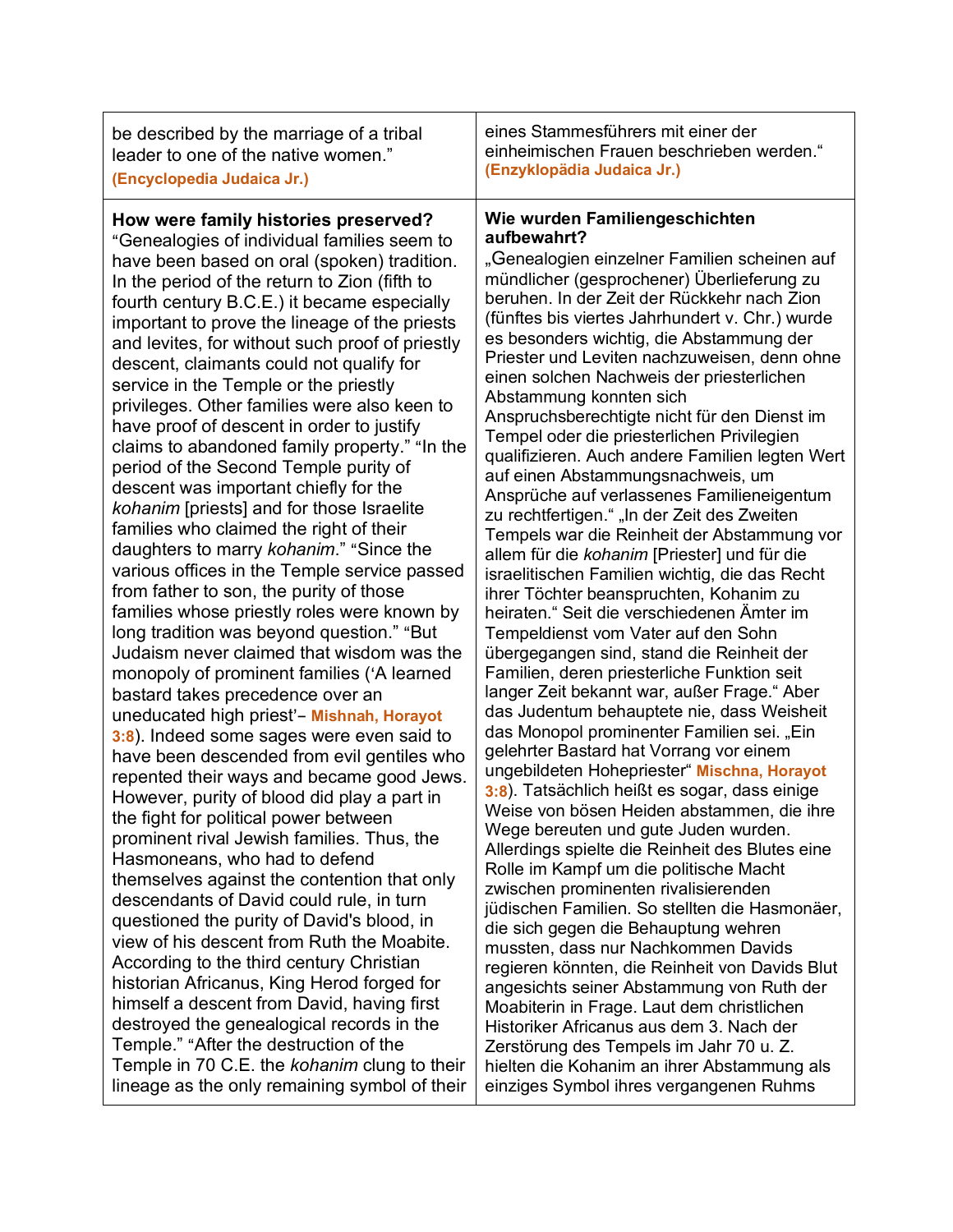| past glory. Babylonian Jewry considered that<br>the purity of its descent was of a higher<br>order than that of Erez (land of) Israel,<br>basing its claim on the tradition that all<br>whose lineage was in doubt had returned to<br>Israel with Ezra. With the Temple no longer<br>in existence, genealogy lost much of its<br>meaning and became merely a symbol of<br>social status. In the Middle Ages some<br>sages, such as Rashi and his grandsons<br>Jacob b. Meir Tam and Samuel ben Meir,<br>was claimed to have been of Davidic<br>descent. From the 12th century on in Central<br>and Eastern Europe the question of good<br>birth (known as <i>yihus</i> ) became increasingly<br>important with regard to arranging<br>marriages. By the 19th century in Germany<br>great pains were taken to prove how deep<br>were the Jewish community's roots in the<br>locality, and much material was published on<br>the subject." (Encyclopedia Judaica Jr.)                                                                                                | fest. Das babylonische Judentum war der<br>Ansicht, dass die Reinheit seiner Abstammung<br>höher war als die von Erez (Land) Israel, und<br>stützte seine Behauptung auf die<br>Überlieferung, dass alle, deren Abstammung<br>zweifelhaft war, mit Esra nach Israel<br>zurückgekehrt waren. Da der Tempel nicht<br>mehr existierte, verlor die Genealogie viel von<br>ihrer Bedeutung und wurde nur noch ein<br>Symbol des sozialen Status. Im Mittelalter<br>einige Weise, wie Raschi und seine Enkel<br>Jacob b. Meir Tam und Samuel ben Meir sollen<br>Davidischer Abstammung gewesen sein. Ab<br>dem 12. Jahrhundert wurde in Mittel- und<br>Osteuropa die Frage der guten Geburt (sog.<br>yihus) bei der Gestaltung von Ehen immer<br>wichtiger. Bis zum 19. Jahrhundert wurden in<br>Deutschland große Anstrengungen<br>unternommen, um zu beweisen, wie tief die<br>Verwurzelung der jüdischen Gemeinde in der<br>Gegend war, und es wurde viel Material zu<br>diesem Thema veröffentlicht." (Enzyclopädia<br>Judaica Jr.)                                                                                                                                                                     |
|--------------------------------------------------------------------------------------------------------------------------------------------------------------------------------------------------------------------------------------------------------------------------------------------------------------------------------------------------------------------------------------------------------------------------------------------------------------------------------------------------------------------------------------------------------------------------------------------------------------------------------------------------------------------------------------------------------------------------------------------------------------------------------------------------------------------------------------------------------------------------------------------------------------------------------------------------------------------------------------------------------------------------------------------------------------------|-------------------------------------------------------------------------------------------------------------------------------------------------------------------------------------------------------------------------------------------------------------------------------------------------------------------------------------------------------------------------------------------------------------------------------------------------------------------------------------------------------------------------------------------------------------------------------------------------------------------------------------------------------------------------------------------------------------------------------------------------------------------------------------------------------------------------------------------------------------------------------------------------------------------------------------------------------------------------------------------------------------------------------------------------------------------------------------------------------------------------------------------------------------------------------------------------------|
| What is prompting Jews to restore<br>immersion of the dead?<br>Immersions for the dead were known in the<br>Meridian of Times as the Apostle Paul refers<br>to it, "Else what shall they do which are<br>baptized for the dead, if the dead rise not at<br>all? why are they then baptized for the<br>dead? (1 Corinthians 15:29) The ordinance<br>has been restored because it is an earthly<br>ordinance and is done for the dead in case,<br>they want the blessings of this ordinance in<br>the life hereafter. Somehow, even the Jews<br>are restoring an "echo" of the ritual for the<br>dead. From a 2010 article in the New York<br>Times: ". a movement to restore lost<br>tradition has motivated a new generation of<br>Jewish volunteers to learn a set of skills that<br>was common knowledge for many of their<br>great-grandparents: the rituals of bathing,<br>dressing and watching over the bodies of<br>neighbors and friends who have died. Rabbi<br>Zohn estimates that 25 percent of Jewish<br>burials today incorporate the burial rituals, | Was veranlasst Juden, die Untertauchung<br>der Toten wiederherzustellen?<br>Untertauchen für die Toten waren im Meridian<br>der Zeiten bekannt, wie der Apostel Paulus es<br>nennt: "Wie kämen sonst einige dazu, sich für<br>die Toten taufen zu lassen? Wenn Tote gar<br>nicht auferweckt werden, warum lässt man sich<br>dann taufen für sie?" (1. Korinther 15:29) Die<br>Verordnung wurde wiederhergestellt, weil sie<br>eine irdische Verordnung ist und für die Toten<br>erfolgt, falls sie die Segnungen dieser<br>Verordnung im Leben danach wünschen.<br>Irgendwie stellen sogar die Juden ein "Echo"<br>des Rituals für die Toten wieder her. Aus<br>einem Artikel der New York Times aus dem<br>Jahr 2010: " Eine Bewegung zur<br>Wiederherstellung verlorener Traditionen hat<br>eine neue Generation jüdischer Freiwilliger<br>dazu motiviert, eine Reihe von Fähigkeiten zu<br>erlernen, die vielen ihrer Urgroßeltern<br>allgemein bekannt waren: die Rituale des<br>Badens, Anziehens und Bewachens der<br>Leichen von verstorbenen Nachbarn und<br>Freunden. Rabbi Zohn schätzt, dass 25<br>Prozent der jüdischen Bestattungen heute<br>otottungorituale hojnholton, vergliehen mit |

Prozent der jüdischen Bestattungen heute Bestattungsrituale beinhalten, verglichen mit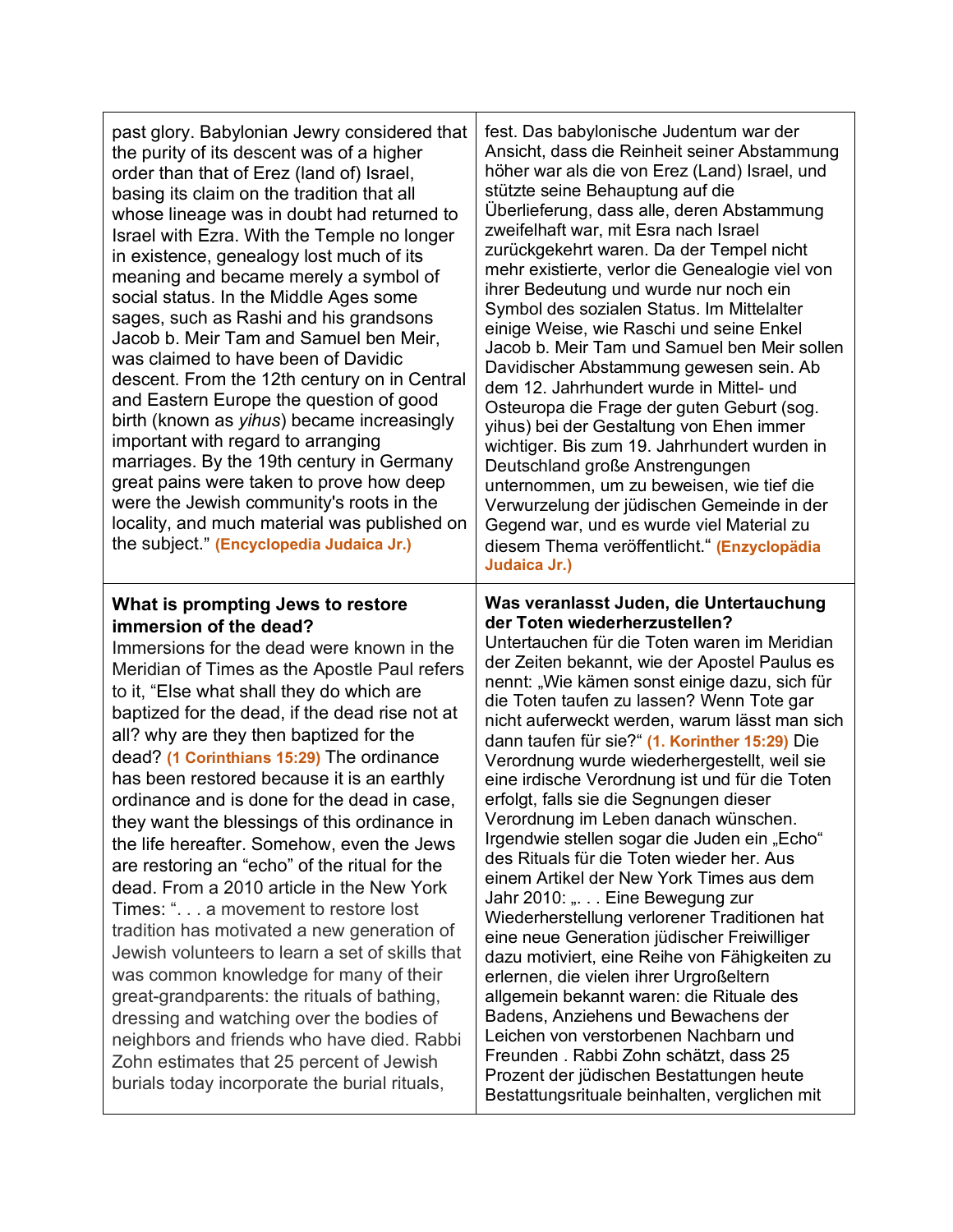| compared with about 2 or 3 percent 15 years<br>ago. "We will always address the person by<br>name," the rabbi said, standing with the<br>others in a fluorescent-lighted room of white<br>tile furnished with a large, rectangular<br>stone bath tank filled with water. "We begin<br>with a prayer asking for forgiveness in<br>advance if anything we do offends the honor<br>of the deceased." (Paul Vitello,<br>https://www.nytimes.com/2010/12/13/nyregion<br>/13burial.html)                                                                                                                                                                                                                                                                                                                                                                                                                                                                                                                                                                                                                                                                                                                                                                                                                                                                                                                                                                                                                     | etwa 2 oder 3 Prozent vor 15 Jahren. "Wir<br>werden die Person immer mit Namen<br>ansprechen", sagte der Rabbiner, der mit den<br>anderen in einem mit Neonröhren beleuchteten<br>Raum mit weißen Fliesen stand ein großer,<br>rechteckiger, mit Wasser gefüllter<br>Badebehälter aus Stein. "Wir beginnen mit<br>einem Gebet, das im Voraus um Vergebung<br>bittet, wenn etwas, was wir tun, die Ehre des<br>Verstorbenen verletzt." (Paul Vitello,<br>https://www.nytimes.com/2010/12/13/ nyregion/<br>13burial.html)                                                                                                                                                                                                                                                                                                                                                                                                                                                                                                                                                                                                                                                                                                                                                                                                                                                                                                                              |
|--------------------------------------------------------------------------------------------------------------------------------------------------------------------------------------------------------------------------------------------------------------------------------------------------------------------------------------------------------------------------------------------------------------------------------------------------------------------------------------------------------------------------------------------------------------------------------------------------------------------------------------------------------------------------------------------------------------------------------------------------------------------------------------------------------------------------------------------------------------------------------------------------------------------------------------------------------------------------------------------------------------------------------------------------------------------------------------------------------------------------------------------------------------------------------------------------------------------------------------------------------------------------------------------------------------------------------------------------------------------------------------------------------------------------------------------------------------------------------------------------------|------------------------------------------------------------------------------------------------------------------------------------------------------------------------------------------------------------------------------------------------------------------------------------------------------------------------------------------------------------------------------------------------------------------------------------------------------------------------------------------------------------------------------------------------------------------------------------------------------------------------------------------------------------------------------------------------------------------------------------------------------------------------------------------------------------------------------------------------------------------------------------------------------------------------------------------------------------------------------------------------------------------------------------------------------------------------------------------------------------------------------------------------------------------------------------------------------------------------------------------------------------------------------------------------------------------------------------------------------------------------------------------------------------------------------------------------------|
| How similar are the ancient and<br>restored physical requirements of an<br>immersion font?<br>For the religious Jews, immersions are<br>favored below ground level in flowing water<br>that emanates from bedrock the "Rock of<br>Salvation." Consider that the lowest spot on<br>the face of the earth where water "that<br>originated in bedrock" flows, is where the<br>Children of Israel crossed into their erstwhile<br>homeland. Judaism and Christianity agree<br>that it is also the likely spot where Jesus<br>came to John in Judea to be immersed. As<br>mentioned previously: "(1.) A mikveh must<br>not be filled with water that has been drawn<br>(i.e., has been in a vessel or a receptacle),<br>but with water from a naturally flowing<br>source; spring water or rainwater are the<br>ideal sources, but melted snow and ice are<br>also permitted. (2.) The water must be able<br>to flow into the mikveh freely and unimpeded<br>(any blockage renders the water 'drawn<br>water') and must reach the mikveh in<br>vessels that are not susceptible to ritual<br>uncleanness. (3.) The minimum size of the<br>mikveh is of a vessel which has a volume of<br>'40 seah,' variously estimated at between<br>250 and 1,000 liters (quarts). (4.) The<br>mikveh must be watertight and must be<br>constructed of natural materials on the spot,<br>for otherwise it is deemed itself to be a<br>'vessel' and renders the water in it 'drawn'<br>water."" (Encyclopedia Judaica Jr.) | Wie ähnlich sind die antiken und<br>restaurierten physikalischen<br>Anforderungen einer Immersionsschrift?<br>Für die religiösen Juden wird das Eintauchen in<br>fließendes Wasser bevorzugt, das aus dem<br>Grundgestein, dem Felsen der Erlösung,<br>stammt in ihre einstige Heimat eingereist.<br>Judentum und Christentum stimmen darin<br>überein, dass dies wahrscheinlich auch der Ort<br>ist, an dem Jesus zu Johannes in Judäa kam,<br>um untergetaucht zu werden. Wie bereits<br>erwähnt: "(1.) Eine Mikwe darf nicht mit Wasser<br>gefüllt werden, das entnommen wurde (dh in<br>einem Gefäß oder einem Gefäß war), sondern<br>mit Wasser aus einer natürlich fließenden<br>Quelle; Quellwasser oder Regenwasser sind<br>ideal Quellen, aber auch geschmolzener<br>Schnee und Eis sind erlaubt (2.) Das Wasser<br>muss ungehindert und ungehindert in die<br>Mikwe einfließen können (jede Verstopfung<br>macht das Wasser zu "gezogenem Wasser")<br>und muss die Mikwe in unempfindlichen<br>Gefäßen erreichen zur rituellen Unreinheit (3.)<br>Die Mindestgröße der Mikwe ist ein Gefäß mit<br>einem Volumen von '40 Seah', das<br>unterschiedlich auf 250 bis 1.000 Liter (Quarts)<br>geschätzt wird (4.) Die Mikwe muss<br>wasserdicht sein und muss vor Ort aus<br>natürlichen Materialien gebaut werden, denn<br>sonst gilt es selbst als 'Gefäß' und macht das<br>Wasser darin 'geschöpftes Wasser."<br>(Enzyclopädia Judaica Jr.) |
| How can I know that ordinances are<br>eternal?<br>This paragraph is repeated from the last                                                                                                                                                                                                                                                                                                                                                                                                                                                                                                                                                                                                                                                                                                                                                                                                                                                                                                                                                                                                                                                                                                                                                                                                                                                                                                                                                                                                             | Wie kann ich wissen, dass Verordnungen<br>ewig sind?<br>Dieser Absatz wird aus den Erkenntnissen der                                                                                                                                                                                                                                                                                                                                                                                                                                                                                                                                                                                                                                                                                                                                                                                                                                                                                                                                                                                                                                                                                                                                                                                                                                                                                                                                                 |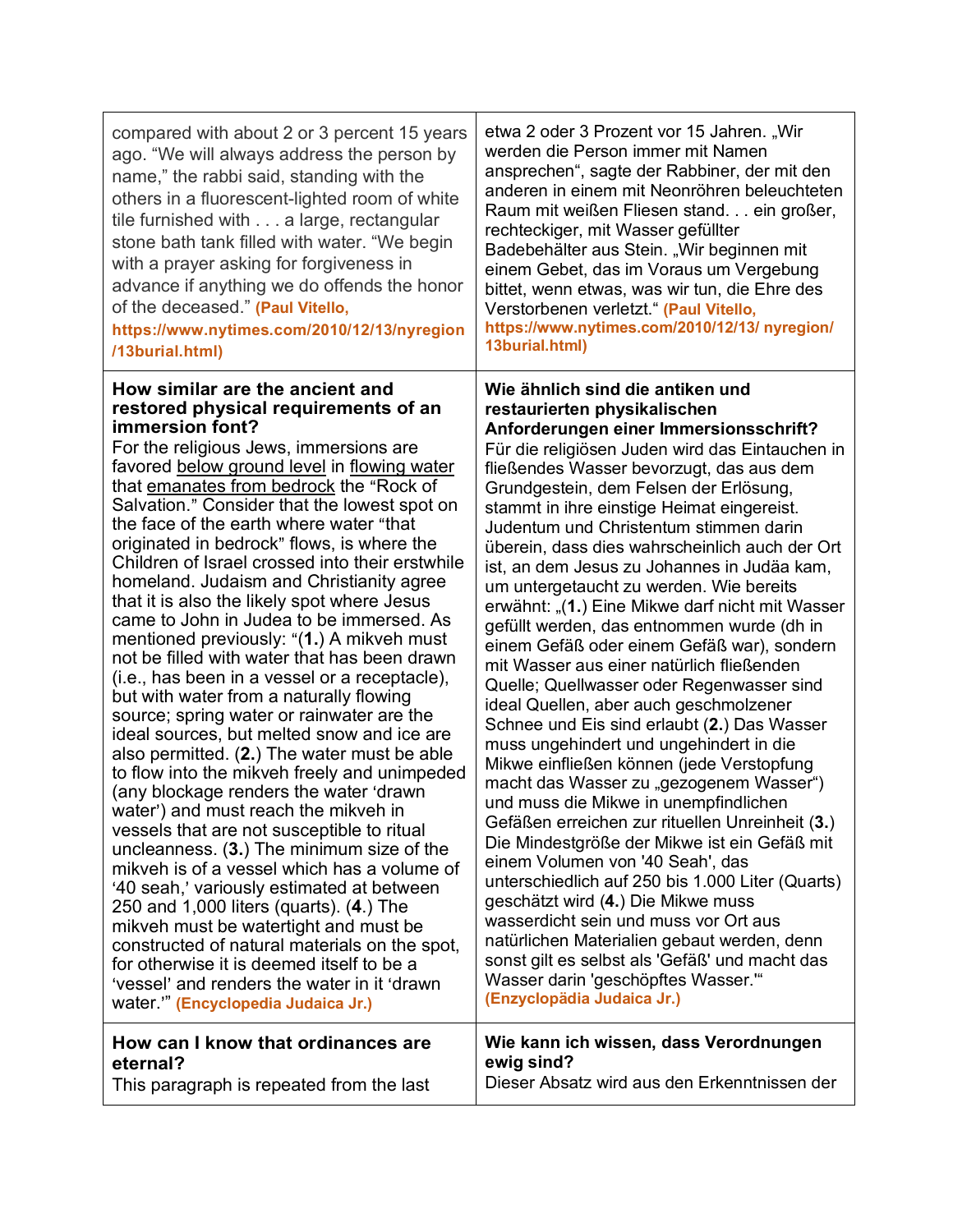| lesson insights. One of the reasons witness                                                                                                                                                                                                                                                                                                                                                                                                                                                                                                                                                                                                                                                                                                                                                                                                                                                                       | letzten Lektion wiederholt. Einer der Gründe,                                                                                                                                                                                                                                                                                                                                                                                                                                                                                                                                                                                                                                                                                                                                                                                                                                                                                                                                                             |
|-------------------------------------------------------------------------------------------------------------------------------------------------------------------------------------------------------------------------------------------------------------------------------------------------------------------------------------------------------------------------------------------------------------------------------------------------------------------------------------------------------------------------------------------------------------------------------------------------------------------------------------------------------------------------------------------------------------------------------------------------------------------------------------------------------------------------------------------------------------------------------------------------------------------|-----------------------------------------------------------------------------------------------------------------------------------------------------------------------------------------------------------------------------------------------------------------------------------------------------------------------------------------------------------------------------------------------------------------------------------------------------------------------------------------------------------------------------------------------------------------------------------------------------------------------------------------------------------------------------------------------------------------------------------------------------------------------------------------------------------------------------------------------------------------------------------------------------------------------------------------------------------------------------------------------------------|
| for the restoration could be given in ancient                                                                                                                                                                                                                                                                                                                                                                                                                                                                                                                                                                                                                                                                                                                                                                                                                                                                     | warum in alten Zeiten Zeugnis für die                                                                                                                                                                                                                                                                                                                                                                                                                                                                                                                                                                                                                                                                                                                                                                                                                                                                                                                                                                     |
| times is because the Old Covenant was the                                                                                                                                                                                                                                                                                                                                                                                                                                                                                                                                                                                                                                                                                                                                                                                                                                                                         | Wiederherstellung gegeben werden konnte, ist,                                                                                                                                                                                                                                                                                                                                                                                                                                                                                                                                                                                                                                                                                                                                                                                                                                                                                                                                                             |
| same as the New Covenant. "It was the                                                                                                                                                                                                                                                                                                                                                                                                                                                                                                                                                                                                                                                                                                                                                                                                                                                                             | dass der Alte Bund derselbe wie der Neue                                                                                                                                                                                                                                                                                                                                                                                                                                                                                                                                                                                                                                                                                                                                                                                                                                                                                                                                                                  |
| design of the councils of heaven before the                                                                                                                                                                                                                                                                                                                                                                                                                                                                                                                                                                                                                                                                                                                                                                                                                                                                       | Bund war. "Es war der Plan der Räte des                                                                                                                                                                                                                                                                                                                                                                                                                                                                                                                                                                                                                                                                                                                                                                                                                                                                                                                                                                   |
| world was, that the principles and laws of the                                                                                                                                                                                                                                                                                                                                                                                                                                                                                                                                                                                                                                                                                                                                                                                                                                                                    | Himmels, bevor die Welt war, dass die                                                                                                                                                                                                                                                                                                                                                                                                                                                                                                                                                                                                                                                                                                                                                                                                                                                                                                                                                                     |
| priesthood should be predicated upon the                                                                                                                                                                                                                                                                                                                                                                                                                                                                                                                                                                                                                                                                                                                                                                                                                                                                          | Grundsätze und Gesetze des Priestertums auf                                                                                                                                                                                                                                                                                                                                                                                                                                                                                                                                                                                                                                                                                                                                                                                                                                                                                                                                                               |
| gathering of the people in every age of the                                                                                                                                                                                                                                                                                                                                                                                                                                                                                                                                                                                                                                                                                                                                                                                                                                                                       | der Sammlung des Volkes in jedem Zeitalter                                                                                                                                                                                                                                                                                                                                                                                                                                                                                                                                                                                                                                                                                                                                                                                                                                                                                                                                                                |
| world Ordinances instituted in the                                                                                                                                                                                                                                                                                                                                                                                                                                                                                                                                                                                                                                                                                                                                                                                                                                                                                | der Welt beruhen sollten die Welt zum                                                                                                                                                                                                                                                                                                                                                                                                                                                                                                                                                                                                                                                                                                                                                                                                                                                                                                                                                                     |
| heavens before the foundation of the world.                                                                                                                                                                                                                                                                                                                                                                                                                                                                                                                                                                                                                                                                                                                                                                                                                                                                       | Heil der Menschen, darf nicht verändert oder                                                                                                                                                                                                                                                                                                                                                                                                                                                                                                                                                                                                                                                                                                                                                                                                                                                                                                                                                              |
| for the salvation of men, are not to be                                                                                                                                                                                                                                                                                                                                                                                                                                                                                                                                                                                                                                                                                                                                                                                                                                                                           | verändert werden. Alle müssen nach den                                                                                                                                                                                                                                                                                                                                                                                                                                                                                                                                                                                                                                                                                                                                                                                                                                                                                                                                                                    |
| altered or changed. All must be saved on the                                                                                                                                                                                                                                                                                                                                                                                                                                                                                                                                                                                                                                                                                                                                                                                                                                                                      | gleichen Grundsätzen gerettet werden."                                                                                                                                                                                                                                                                                                                                                                                                                                                                                                                                                                                                                                                                                                                                                                                                                                                                                                                                                                    |
| same principles." (Teachings of the                                                                                                                                                                                                                                                                                                                                                                                                                                                                                                                                                                                                                                                                                                                                                                                                                                                                               | (Lehren des Propheten Joseph Smith, Abschnitt                                                                                                                                                                                                                                                                                                                                                                                                                                                                                                                                                                                                                                                                                                                                                                                                                                                                                                                                                             |
| <b>Prophet Joseph Smith, Section Six 1843-</b>                                                                                                                                                                                                                                                                                                                                                                                                                                                                                                                                                                                                                                                                                                                                                                                                                                                                    | Sechs 1843-44, S. 308) "Tatsächlich war das                                                                                                                                                                                                                                                                                                                                                                                                                                                                                                                                                                                                                                                                                                                                                                                                                                                                                                                                                               |
| 44, Pg.308) "Actually, of course, the law of                                                                                                                                                                                                                                                                                                                                                                                                                                                                                                                                                                                                                                                                                                                                                                                                                                                                      | Gesetz der fleischlichen Gebote, das Gesetz                                                                                                                                                                                                                                                                                                                                                                                                                                                                                                                                                                                                                                                                                                                                                                                                                                                                                                                                                               |
| carnal commandments, the law of                                                                                                                                                                                                                                                                                                                                                                                                                                                                                                                                                                                                                                                                                                                                                                                                                                                                                   | der Handlungen und Verordnungen, das durch                                                                                                                                                                                                                                                                                                                                                                                                                                                                                                                                                                                                                                                                                                                                                                                                                                                                                                                                                                |
| performances and ordinances revealed                                                                                                                                                                                                                                                                                                                                                                                                                                                                                                                                                                                                                                                                                                                                                                                                                                                                              | Mose offenbart wurde, ein alter Bund im                                                                                                                                                                                                                                                                                                                                                                                                                                                                                                                                                                                                                                                                                                                                                                                                                                                                                                                                                                   |
| through Moses, was an old covenant as                                                                                                                                                                                                                                                                                                                                                                                                                                                                                                                                                                                                                                                                                                                                                                                                                                                                             | Vergleich zum Evangelium, das durch                                                                                                                                                                                                                                                                                                                                                                                                                                                                                                                                                                                                                                                                                                                                                                                                                                                                                                                                                                       |
| compared with the gospel restored by Jesus                                                                                                                                                                                                                                                                                                                                                                                                                                                                                                                                                                                                                                                                                                                                                                                                                                                                        | wiederhergestellt wurde Jesus und seine                                                                                                                                                                                                                                                                                                                                                                                                                                                                                                                                                                                                                                                                                                                                                                                                                                                                                                                                                                   |
| and his apostles. But this new testament or                                                                                                                                                                                                                                                                                                                                                                                                                                                                                                                                                                                                                                                                                                                                                                                                                                                                       | Apostel. Aber dieses neue Testament oder                                                                                                                                                                                                                                                                                                                                                                                                                                                                                                                                                                                                                                                                                                                                                                                                                                                                                                                                                                  |
| covenant, this restored gospel, was the                                                                                                                                                                                                                                                                                                                                                                                                                                                                                                                                                                                                                                                                                                                                                                                                                                                                           | dieser neue Bund, dieses wiederhergestellte                                                                                                                                                                                                                                                                                                                                                                                                                                                                                                                                                                                                                                                                                                                                                                                                                                                                                                                                                               |
| same testament that had been in force                                                                                                                                                                                                                                                                                                                                                                                                                                                                                                                                                                                                                                                                                                                                                                                                                                                                             | Evangelium, war dasselbe Testament, das                                                                                                                                                                                                                                                                                                                                                                                                                                                                                                                                                                                                                                                                                                                                                                                                                                                                                                                                                                   |
| between God and his people from Adam to                                                                                                                                                                                                                                                                                                                                                                                                                                                                                                                                                                                                                                                                                                                                                                                                                                                                           | zwischen Gott und seinem Volk von Adam bis                                                                                                                                                                                                                                                                                                                                                                                                                                                                                                                                                                                                                                                                                                                                                                                                                                                                                                                                                                |
| Moses in both the old and the new worlds."                                                                                                                                                                                                                                                                                                                                                                                                                                                                                                                                                                                                                                                                                                                                                                                                                                                                        | Moses sowohl in der alten als auch in der                                                                                                                                                                                                                                                                                                                                                                                                                                                                                                                                                                                                                                                                                                                                                                                                                                                                                                                                                                 |
| (Mormon Doctrine, Bruce R. McConkie,                                                                                                                                                                                                                                                                                                                                                                                                                                                                                                                                                                                                                                                                                                                                                                                                                                                                              | neuen Welt in Kraft gewesen war."                                                                                                                                                                                                                                                                                                                                                                                                                                                                                                                                                                                                                                                                                                                                                                                                                                                                                                                                                                         |
| Pg.543)                                                                                                                                                                                                                                                                                                                                                                                                                                                                                                                                                                                                                                                                                                                                                                                                                                                                                                           | (Mormonenlehre, Bruce R. McConkie, S. 543)                                                                                                                                                                                                                                                                                                                                                                                                                                                                                                                                                                                                                                                                                                                                                                                                                                                                                                                                                                |
| How can I recognize evidence of ancient,<br>even eternal ordinances?<br>As stated in the last lesson insight; Religious<br>Jews still practice many forms of ancient<br>rites and rituals whose meanings may have<br>become distorted or lost over many years<br>without priesthood guidance. Now that the<br>priesthood has been restored, we can view<br>the "echo" in the old practices in order to find<br>a clue in understanding the "Old Covenant,"<br>which was true, and how the "New<br>Covenant" restored the ancient practices<br>with true doctrine. For example, Jews still<br>practice complete immersions, even<br>immersing the dead before burial. Members<br>of the Church of Jesus Christ of Latter-day<br>Saints call it a "baptism," which is an<br>immersion. Jewish ritual includes wrapping<br>the deceased in the clothing representative<br>of garments used in the ancient temple. In | Wie kann ich Beweise für alte, sogar ewige<br>Verordnungen erkennen?<br>Wie in der letzten Lektionseinsicht erwähnt;<br>Religiöse Juden praktizieren immer noch viele<br>Formen alter Riten und Rituale, deren<br>Bedeutung ohne die Führung durch das<br>Priestertum über viele Jahre verzerrt oder<br>verloren gegangen sein kann. Jetzt, da das<br>Priestertum wiederhergestellt wurde, können<br>wir das "Echo" in den alten Praktiken sehen,<br>um einen Hinweis darauf zu finden, wie der<br>"Alte Bund" wahr war und wie der "Neue Bund"<br>die alten Praktiken mit Wahren wieder<br>herstellte Lehre. Zum Beispiel praktizieren<br>Juden immer noch das vollständige<br>Untertauchen, sogar das Untertauchen der<br>Toten vor der Beerdigung. Mitglieder der<br>Kirche Jesu Christi der Heiligen der Letzten<br>Tage nennen es eine "Taufe", also ein<br>Eintauchen. Das jüdische Ritual beinhaltet das<br>Einwickeln des Verstorbenen in die Kleidung,<br>die für die Kleidung des alten Tempels |

Τ